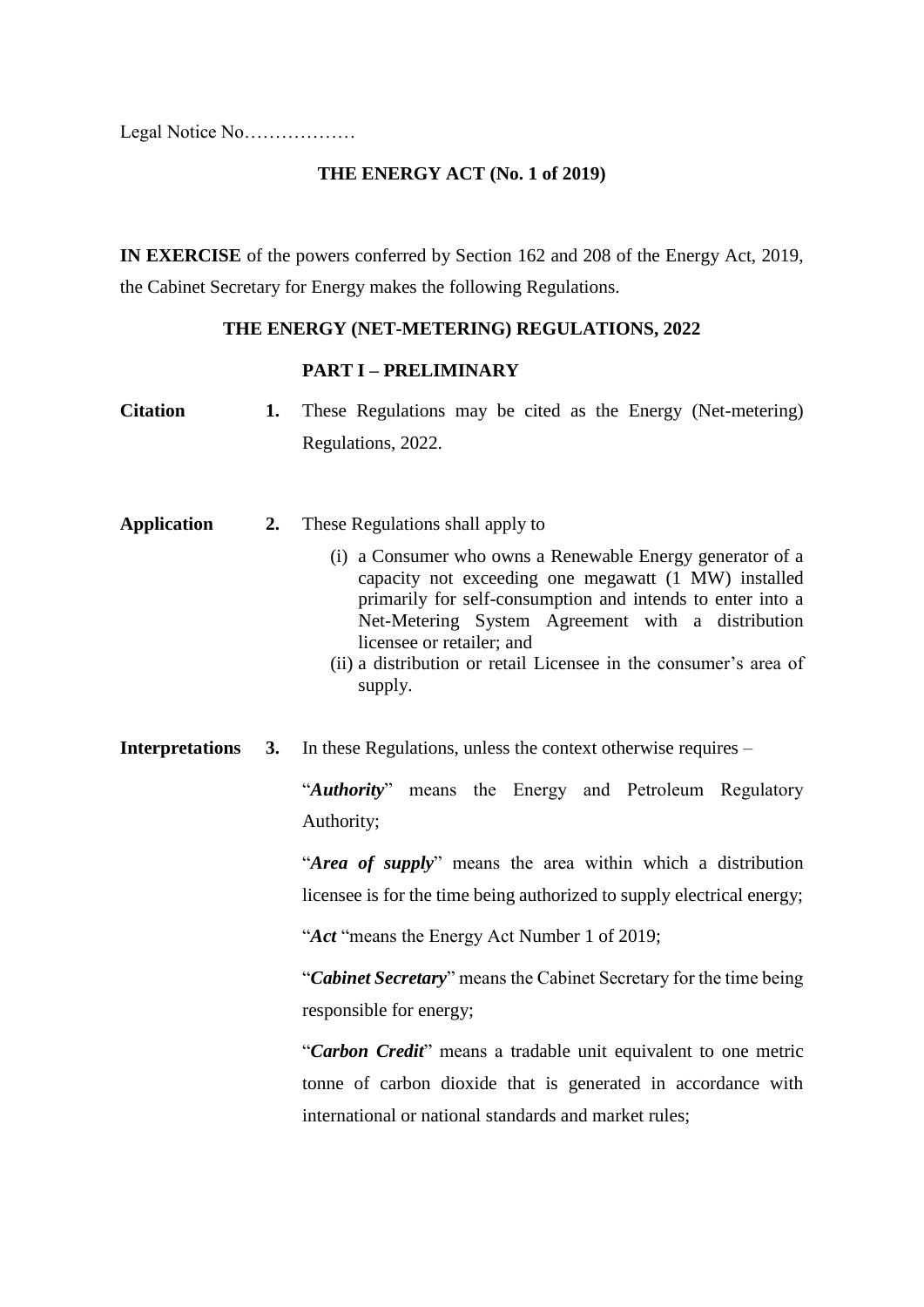"*Code Participants*" means the system operator, the Authority, large consumers and persons who carry out or who intend to carry out the generation, transmission, distribution and supply of electrical energy or any other operation for which a licence is required pursuant to the Act;

"*Commissioning*" means the conducting of tests necessary to bring the Net-metering System into operation;

"*Connection Point*" means point of common coupling between the Licensee and Prosumer's systems;

"*Prosumer*" means a residential, commercial or industrial customer supplied by a Licensee and generates electricity, on the customer's side of the meter, using a Renewable Energy source whose capacity does not exceed 1MW;

"*Distribution Licensee*" means a holder of a distribution licence or a retail supply licence under the Act authorized to operate and maintain a distribution system for supplying electrical energy to its consumers in its area of supply;

"*Export*" means, with regard to meter readings, the number of units of electricity (measured in kWh) that a customer-generator has supplied to the grid within a billing period;

"*Kenyan Standard*" means the specification or code of practice declared by the National Standards Council under section 9 of the Standards Act (Cap 486 of the Laws of Kenya);

"*Net- metering*" means a mechanism that allows electricity consumers who generate their own power to supply electricity to the grid in times of over-production and to be compensated for or make use of the credited energy during other times;

"*Net- meter*" means an appropriate energy meter capable of recording both import and export of electricity; and provide the net electricity;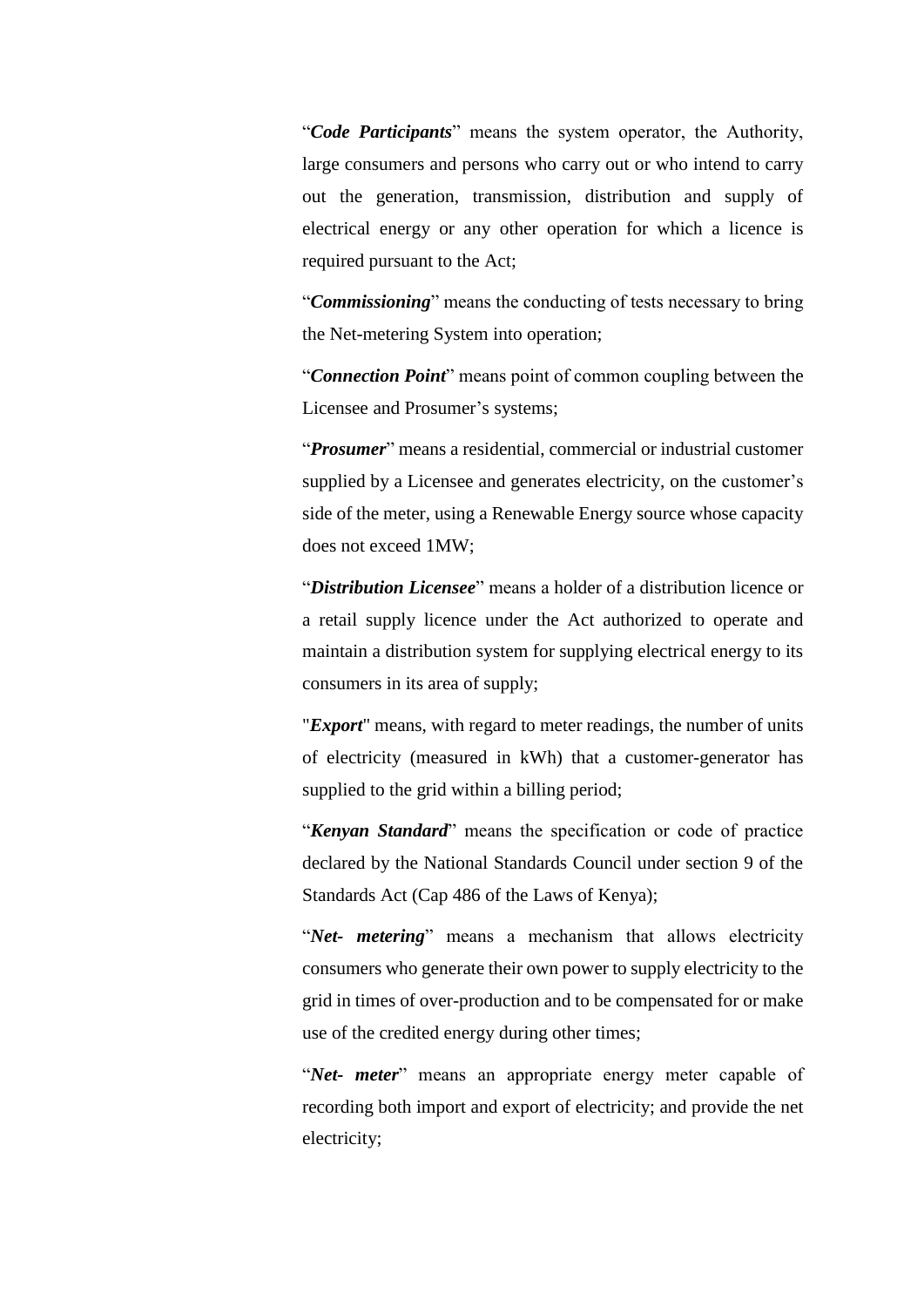"*Net- metering System*" means a system that operates in parallel with the electrical distribution facilities of a distribution licensee and that measures, by means of a meter dedicated for export, the amount of electrical energy that is supplied by customer;

"*Net- metering System Agreement*" means an agreement entered into in accordance with section 162 of the Act by a distribution licensee or retailer and customer in accordance with these Regulations;

"**Person**" as defined in the Act;

"*Parallel operation*" or "*Operates in parallel*" means the operation of on-site generation by a customer while the customer is connected to the distribution system of the Licensee;

"*Phase One of the Net- metering Programme*" means the first three years of implementation of net-metering in Kenya from the date of coming into force of these regulations;

"*Renewable Energy*" means all non-fossil sources including, but not limited to biomass, geothermal, small hydropower, solar, wind, solid urban waste and biogas;

"*Tribunal*" means the Energy and Petroleum Tribunal established under section 25 of the Act.

**General Principles 4.** (1) The Licensee shall offer the provision of net-metering arrangement to the Prosumers, who intend to install grid connected Renewable Energy system, in its area of supply on non-discriminatory and first come first served basis, subject to operational constraints, provided that the Prosumer is eligible to install the grid connected Renewable Energy system of the rated capacity as specified under these Regulations.

- (2) Prosumers are not considered as Code Participants under the Kenya Electricity Grid Code for the purpose of these Regulations.
- (3) Where applicable, the technical requirements of these Regulations shall be met at the connection point.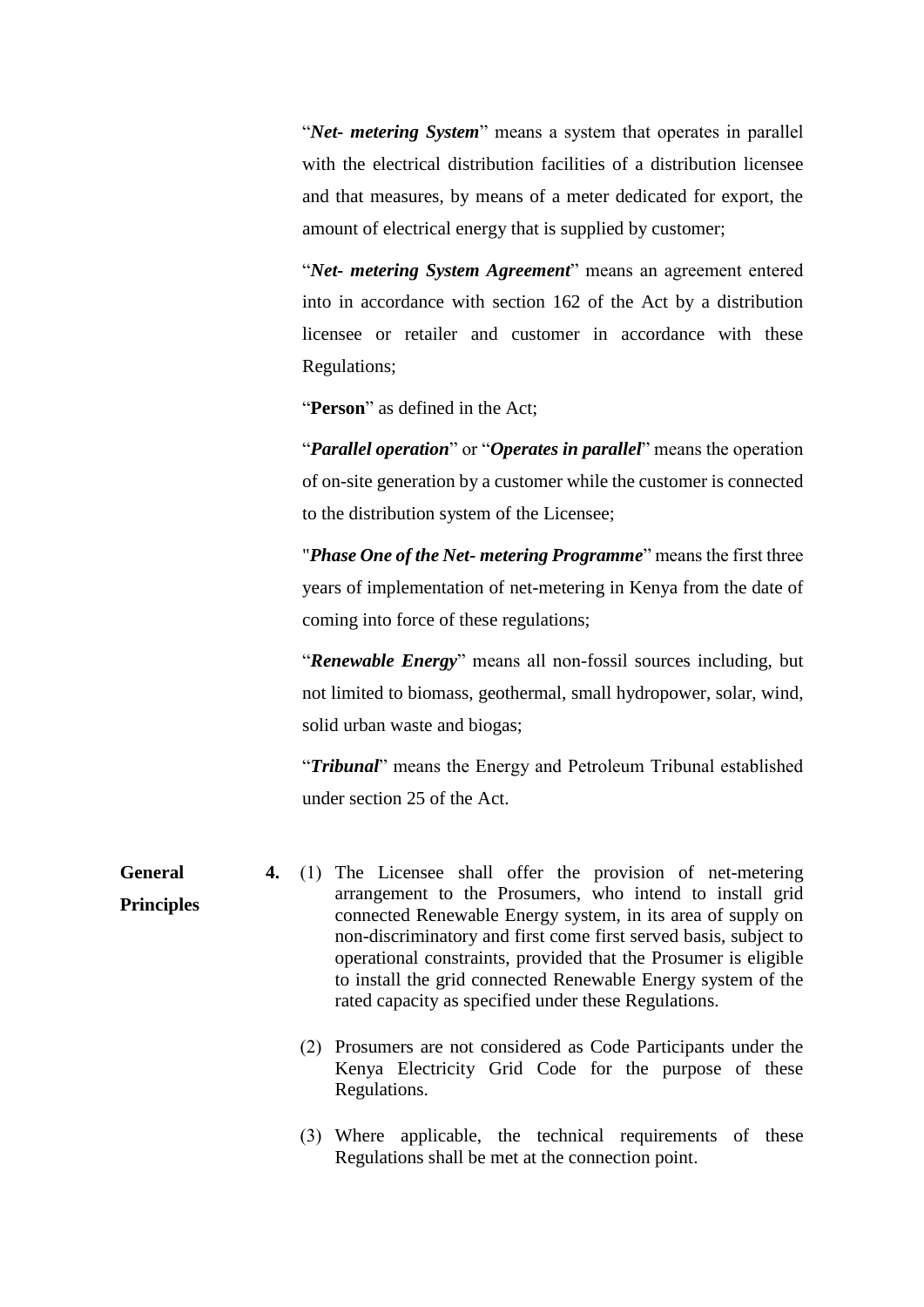| Eligible                             | 5. |     | metering. | (1) All Renewable Energy technologies are eligible for net-                                                                                                                                                                                                                                                                                                                                                                                           |  |  |  |  |  |
|--------------------------------------|----|-----|-----------|-------------------------------------------------------------------------------------------------------------------------------------------------------------------------------------------------------------------------------------------------------------------------------------------------------------------------------------------------------------------------------------------------------------------------------------------------------|--|--|--|--|--|
| technologies                         |    |     |           |                                                                                                                                                                                                                                                                                                                                                                                                                                                       |  |  |  |  |  |
| and Consumers                        |    | (2) |           | All residential, commercial and industrial customers supplied<br>by a distribution licensee or retailer are eligible to enter into net-<br>metering agreement subject to these Regulations and other<br>relevant laws.                                                                                                                                                                                                                                |  |  |  |  |  |
| <b>Generation</b><br>capacity limits | 6. |     | (1)       | The onsite installed capacity of a Renewable Energy<br>system for a Prosumer entering into a Net-Metering<br>System Agreement shall:<br>(i) not exceed $1,000 \text{ kW}$ (1 MW) and;<br>(ii) be capped at the maximum load demand in kW of<br>the 12 months preceding application for net<br>metering.                                                                                                                                               |  |  |  |  |  |
|                                      |    |     | (2)       | The maximum aggregate generation capacity of Net-<br>metering Systems shall be one hundred megawatts (100<br>MW) for the Phase One of the Net-metering Programme.                                                                                                                                                                                                                                                                                     |  |  |  |  |  |
|                                      |    |     |           | The Authority shall review the maximum aggregate<br>generation capacity limit as may be appropriate.                                                                                                                                                                                                                                                                                                                                                  |  |  |  |  |  |
|                                      |    |     | (3)       | In the case of more than one licensee, the share of the<br>aggregate capacity shall be proportionate to the specific<br>load in a licensee's area of supply against the national<br>load.                                                                                                                                                                                                                                                             |  |  |  |  |  |
|                                      |    |     | (4)       | A licensee shall enter into a Net-metering System<br>Agreement with a Prosumer on a non-discriminatory net-<br>metering arrangement on a first-come-first serve basis for<br>Prosumers, self-owned and third party owned, on-site<br>Renewable Energy generators as long as the total capacity<br>in megawatts (MW) complies with limits stipulated in<br>Regulation $6(1)$ and Regulation $6(2)$ .                                                   |  |  |  |  |  |
|                                      |    |     | (5)       | The aggregate generation capacity of net metered<br>facilities in a particular Licensee's licence area shall be<br>determined by the Licensee in accordance with:<br>Licensee's<br>electrical<br>infrastructure<br>The<br>(a)<br>equipment ratings upstream of net metered<br>facilities;<br>Limits imposed by the Licensee's network's<br>(b)<br>stability requirement as determined by technical<br>studies performed by, and practical experiences |  |  |  |  |  |

of, the Licensee.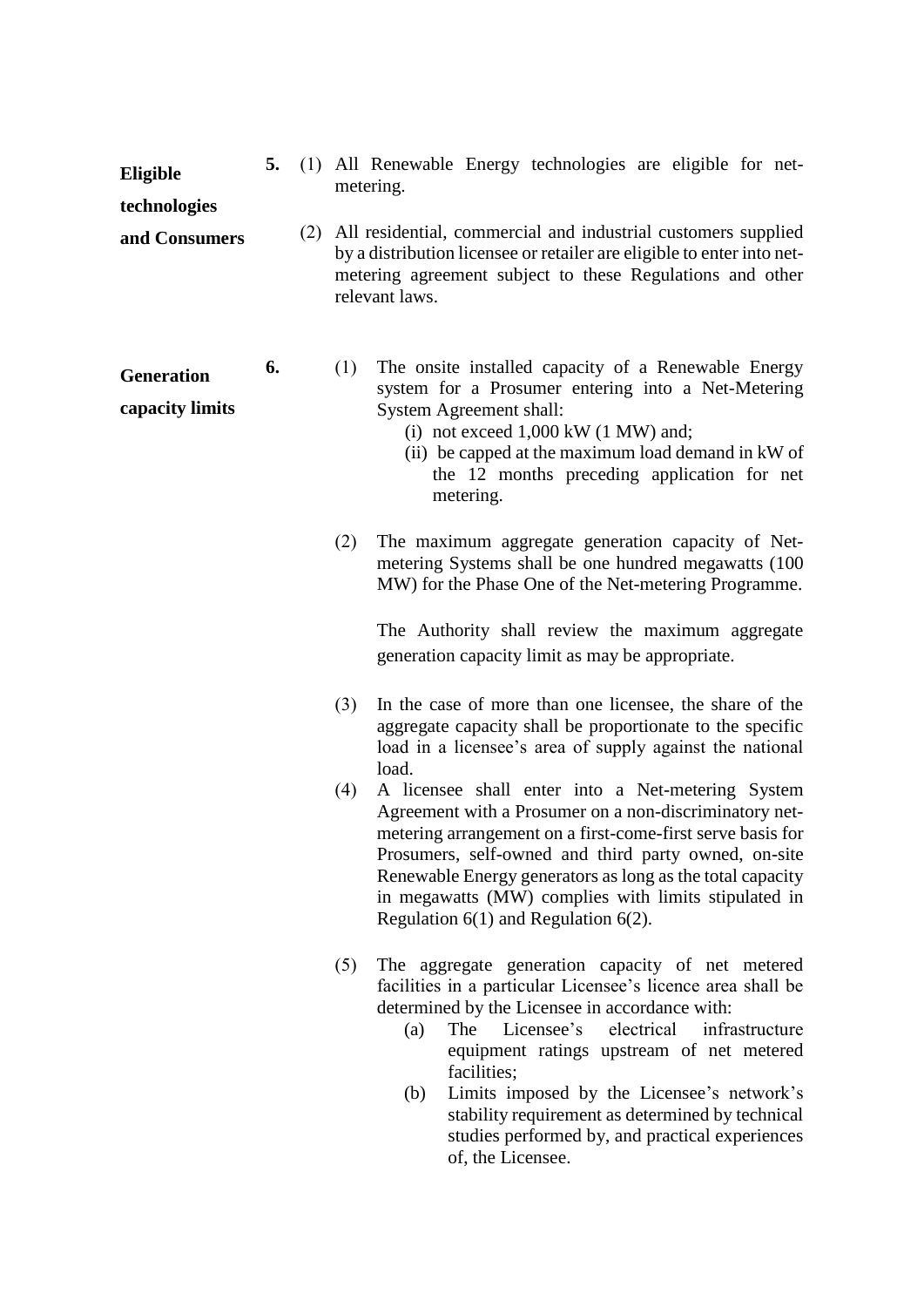(6) The limits in 6(5) shall be shared with the Prosumer and the Authority (for concurrence), and published on the Licensee's website; and shall only serve the purpose of ensuring the distribution network stability, reliability and power quality in accordance with prevailing operational conditions.

|                   |  | <b>Application</b> to 7. (1) A person shall not operate a Net-metering system unless he has |
|-------------------|--|---------------------------------------------------------------------------------------------|
| enter into a Net- |  | a Net-metering System Agreement with a Licensee.                                            |

- **metering System Agreement.** (2) A person wishing to operate a Net-metering System shall make an application to the Licensee through the Authority in the form set out in the First Schedule upon payment of a nonrefundable fees.
	- (3) The fees payable in 7(2) above shall be proposed by the Licensee and approved by the Authority from time to time.

**Determination of Application 8.** (1) The Licensee shall examine all applications in Regulation 7 within sixty (60) days and in a non-discriminatory basis, taking into account;

- (a) the submitted feasibility study; and
- (b) system power flow studies in the distribution area.
- (2) The Licensee's decision on the Prosumer's application shall be communicated in form of a written notice, and within sixty (60) days from the date of application.
- (3) The written notice by the Licensee under subsection (2) shall specify —
	- (a) in the case where the application is approved, the fact of such approval and any conditions attached thereto, and
	- (b) in the case where the application is rejected, the fact of such rejection and the reason for the rejection.
- (4) The approval to enter into a Net-Metering System Agreement under this section shall be specific to the Prosumer who sought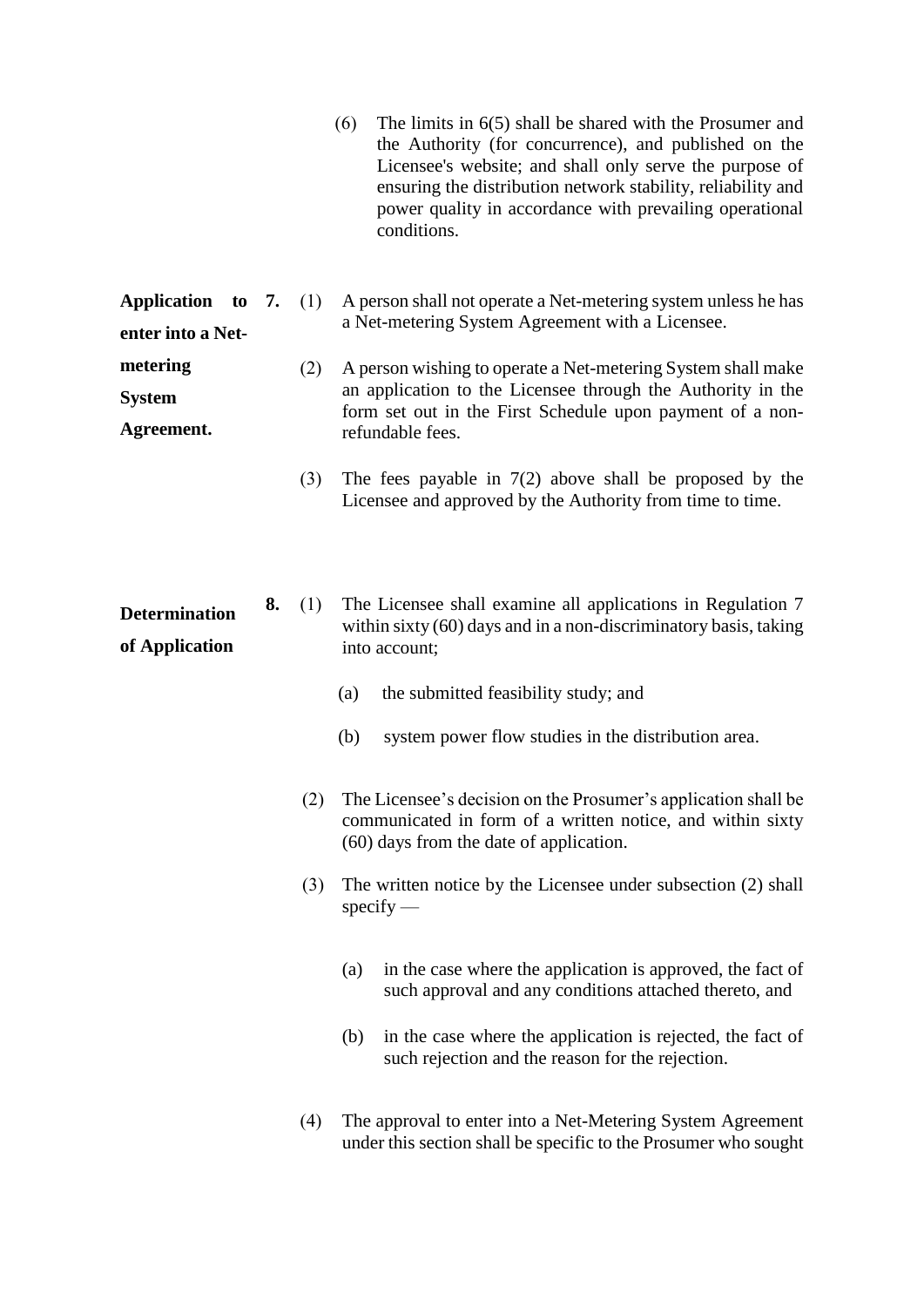the approval and that approval shall not be assigned or transferred to any other person.

(1) Any person who is aggrieved by the decision of the Licensee in rejecting an application for approval under the Net-metering System may, within thirty (30) days of notification of decision, appeal to the Authority as provided for under the Energy (Complaints and Disputes Resolution) Regulations, 2012 or any other subsequent or replacement regulations.

(2) Once the application is approved, the Licensee and the Prosumer shall enter into the Net-metering System Agreement as per the sample in the Second Schedule, subject to the Prosumer having paid the prescribed Netmetering fees.

(3) A copy of each signed Net-metering System Agreement shall be filed by the Licensee to the Authority within thirty (30) days.

**Installation, grid interconnection, maintenance and operations 9.** (1) The installation, interconnection maintenance and, where applicable, operations of Net-metering Systems in a licensee's area of supply shall only be performed by competent personnel approved by the Licensee in that area of supply in accordance with the Electric Power (Electrical Installation Works) Rules, 2006 or any other subsequent or replacement rules and using such equipment and system configuration so as to meet relevant requirements of the Kenya Electricity Distribution Grid Code and any relevant Kenya Standards.

- (2) A Net-metering System shall be capable of operating in parallel and safely commencing the delivery of power into the distribution network at a single point of interconnection.
- (3) Meters for Net-metering Systems shall–
	- (a) Be capable of two-way communication used solely to measure and register electricity flow in both directions at the same rate, typically through use of a single bidirectional meter;
	- (b) Be able to measure and record peak supply in different periods;
	- (c) Type approved and duly calibrated by the Kenya Bureau of Standards;
	- (d) Provide for time-of-use metering;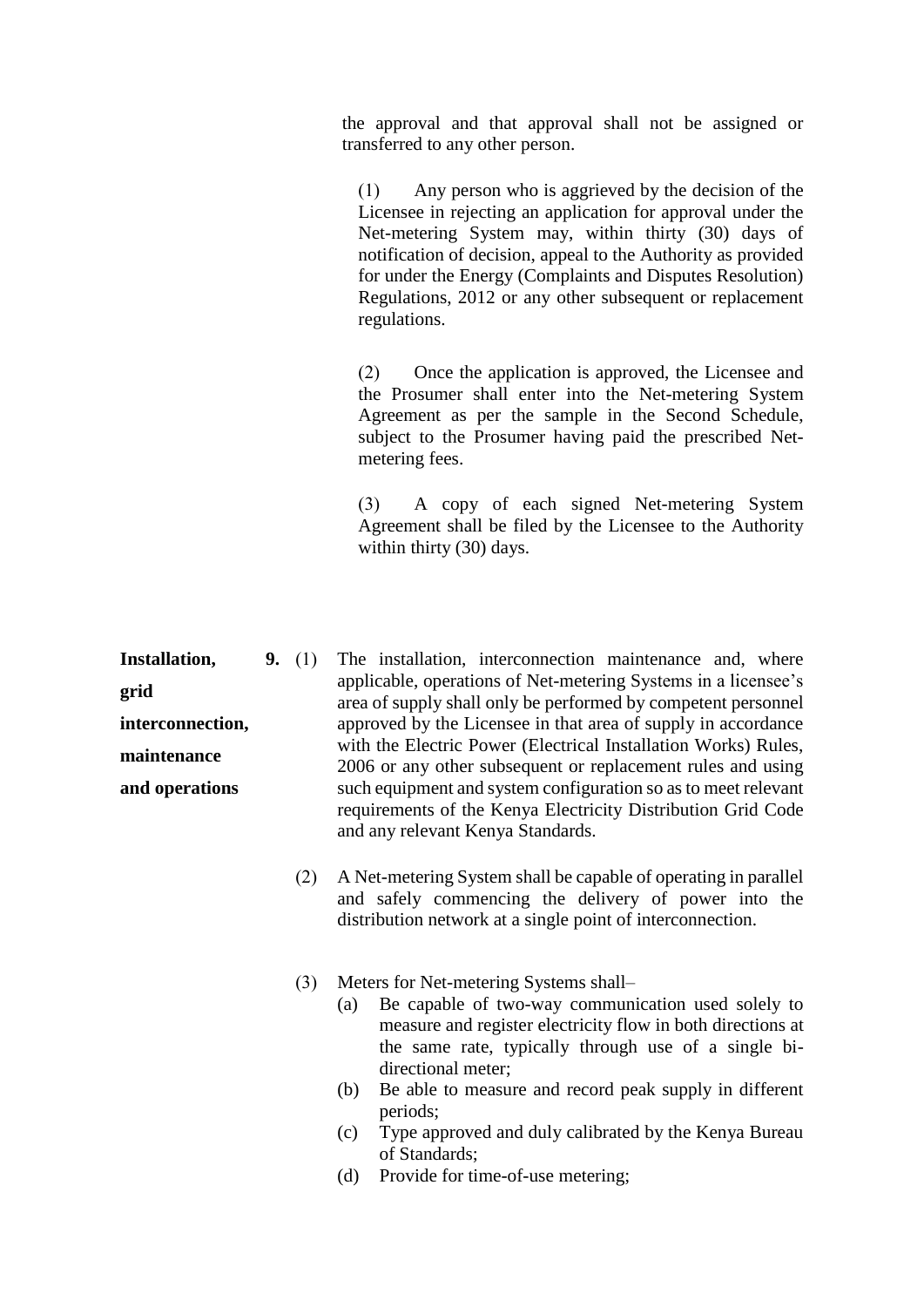- (e) Not be of prepaid type.
- (4) Electricity supplied from and to the net-metered installation shall be within the limits set in the Kenya Electricity Distribution Grid Code and any other guidelines issued by the Authority.
- (5) The eligible Prosumer shall bear all costs related to the meter and setting up the interconnection with the Licensee's network.
- (6) The Licensee shall be entitled to witness the testing and commissioning of Prosumer installation including metering, entering into a net-metering arrangement, however, that if the Licensee does not attend and witness such test (after having been given seven (7) days' written notice by the Prosumer thereof) then the Licensee shall be deemed to have attended and witnessed such test.
- (7) A Net-metering facility shall be capable of operating in parallel and safely commencing the delivery of power into the distribution network at a single point of interconnection. To prevent a net-metering customer from back-feeding a deenergized line, a net-metering facility shall have a visibly open, lockable, manual, disconnect switch, which is accessible by Licensee and clearly labelled. This requirement for a manual disconnect switch shall be waived if the following three (3) conditions are met –
	- **(a)** The generation system must be designed to shut down or disconnect and cannot be manually overridden by the customer upon loss of utility power;
	- **(b)** The generation system must be warranted by the manufacturer to shut down or disconnect upon loss of utility power; and
	- **(c)** The generation system must be properly installed and operated, and inspected and/or tested by the distribution utility personnel.

The Prosumer shall inform and seek approval of the Licensee prior to the execution of any replacement or modifications to the net-metering system or the Connection Point.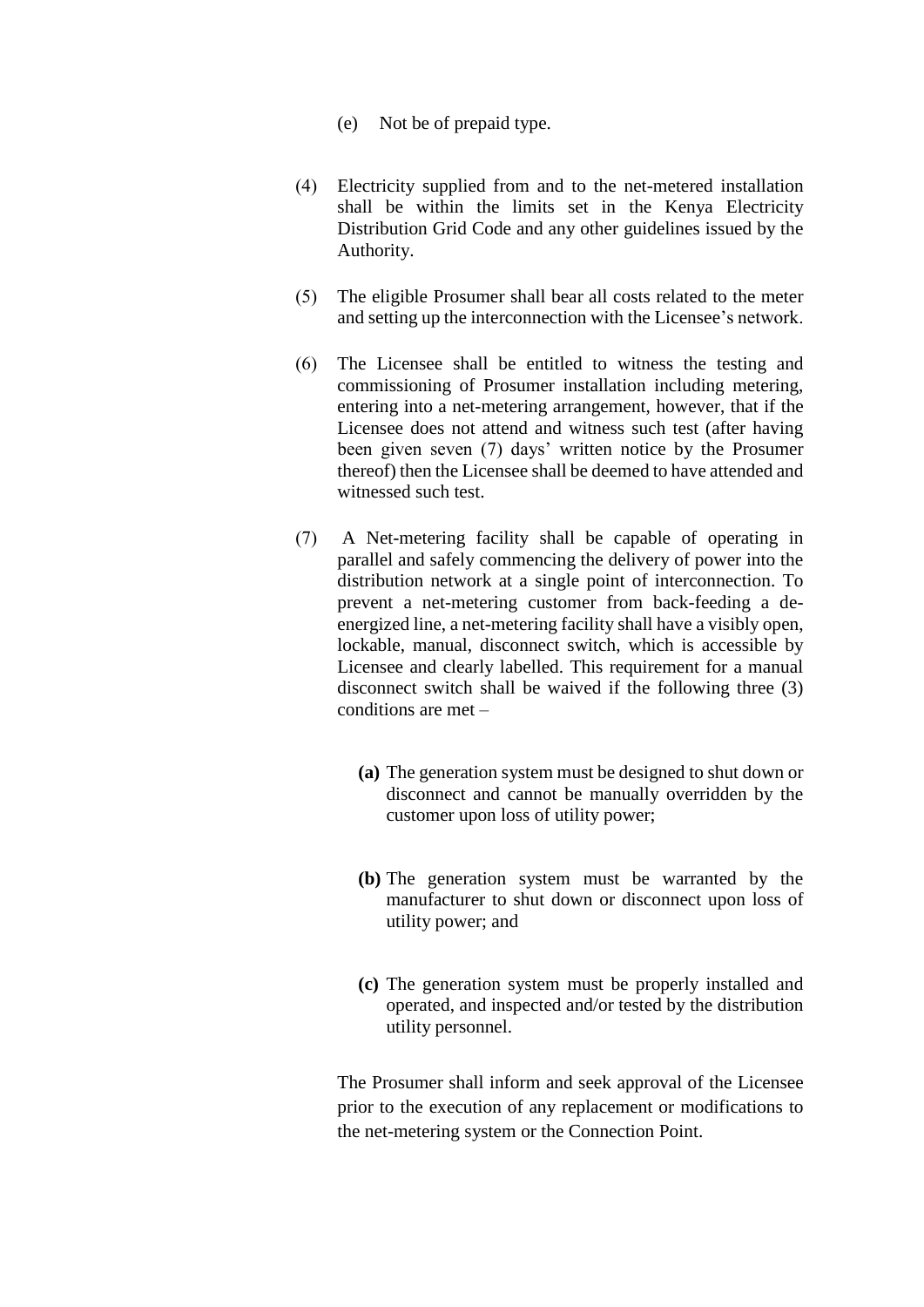- (8) Any Net-metering System causing interference or unacceptable parameters to the Licensee's system shall be disconnected without notice until the issues are resolved.
- (9) A licensee shall make publicly available at its offices and on its website application procedures for Net-metering including how to access the application form and guidelines on what is to be included in the Net-metering System Agreement.
- **Costs, tariffs and billing 10.** (1) A Licensee shall provide to prosumers electricity services at non-discriminatory rates that are identical, with respect to rate structure, retail rate components, and any monthly charges, to rates approved by the Authority for the applicable tariff control period.
	- (2) Prosumers shall be obliged to pay the Licensee's interconnection costs associated with their installation. The Authority shall gazette the applicable interconnection rates for each category tariff control period
	- (3) Consumers shall be compensated for electrical energy supplied to the Licensee with a credit for each unit exported in a billing period.
	- (4) Each exported unit shall grant the customer a net-metering credit of fifty percent (50%) of the exported unit.
	- (5) The billing and compensation procedures shall be
		- (a) On a monthly basis a Prosumer shall be billed any nonvariable charges applicable under the retail tariff schedule currently in force, such as but not limited to any fixed demand and power factor penalty charges.
		- (b) For each unit exported during a billing period, the consumer shall receive a credit of 50% of the exported unit. The Licensee shall compute the number of exported units, apply the discount, credit the Prosumer's bill for the appropriate number of units (kWh) and bill the Prosumer for the remaining energy supplied by the Licensee in accordance with the applicable standard retail tariff schedule rates.
		- (c) If the Prosumer is, after the application of unit discount, a net exporter during the billing period, he shall not be billed for any energy supplied by the Licensee and shall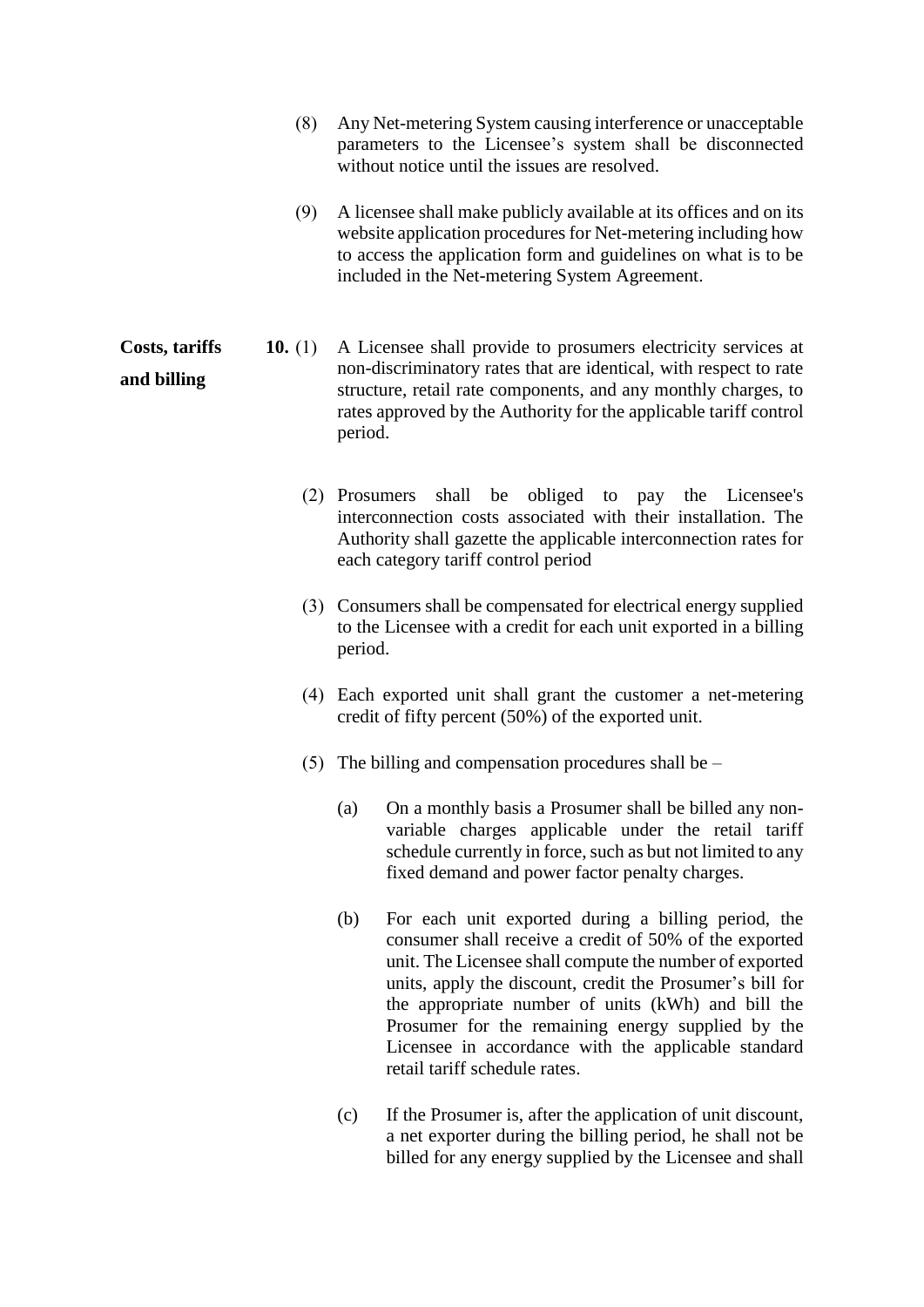carry forward any surplus credits to the next billing period.

- (d) Any unused credits shall be forfeited at the end of the Licensee's financial year.
- (e) Units generated and consumed on-site shall not attract any compensation or charge.
- (6) Net-metering Prosumers shall not be entitled to any monetary compensation for capacity, reactive power, voltage and frequency support or other benefits their systems may provide.
- (7) The Licensee shall endeavour to avail the distribution systems at all times. However, he shall not be liable for occurrences of network downtime as a result of faults and a net-metering Prosumer shall not be compensated for any deemed generation during such time.
- (8) All tariff applications, adjudications, and revisions will be conducted in line with the standard procedures of the Authority. The methodology to determine the Value Added Tax (VAT) and other levies and charges is provided in SCHEDULE …...
- (9) For billing purposes, licensees shall not estimate the electricity consumed and generated by net-metered consumers during any billing period.
- (10) Prosumers shall grant personnel of the Licensee access to their property for the purpose of maintaining and/or reading the meter.
- (11) Where a Consumer vacates the premises where a Net-Metering System is installed and terminates the Net-metering System Agreement, he shall forfeit any remaining credits.

**Monitoring and 11.** (1) **control.** Licensees shall develop and maintain a register on their website, as specified in the Third Schedule, of net-metered Consumers in their areas of supply. The register shall be continuously updated and submitted quarterly to the Authority by the 15<sup>th</sup> day of each fourth month.

> (2) Licensees shall report annually to the Authority of the progress on the implementation of Net-metering Systems in their areas of supply. The report shall include information specified in the Fourth Schedule**.**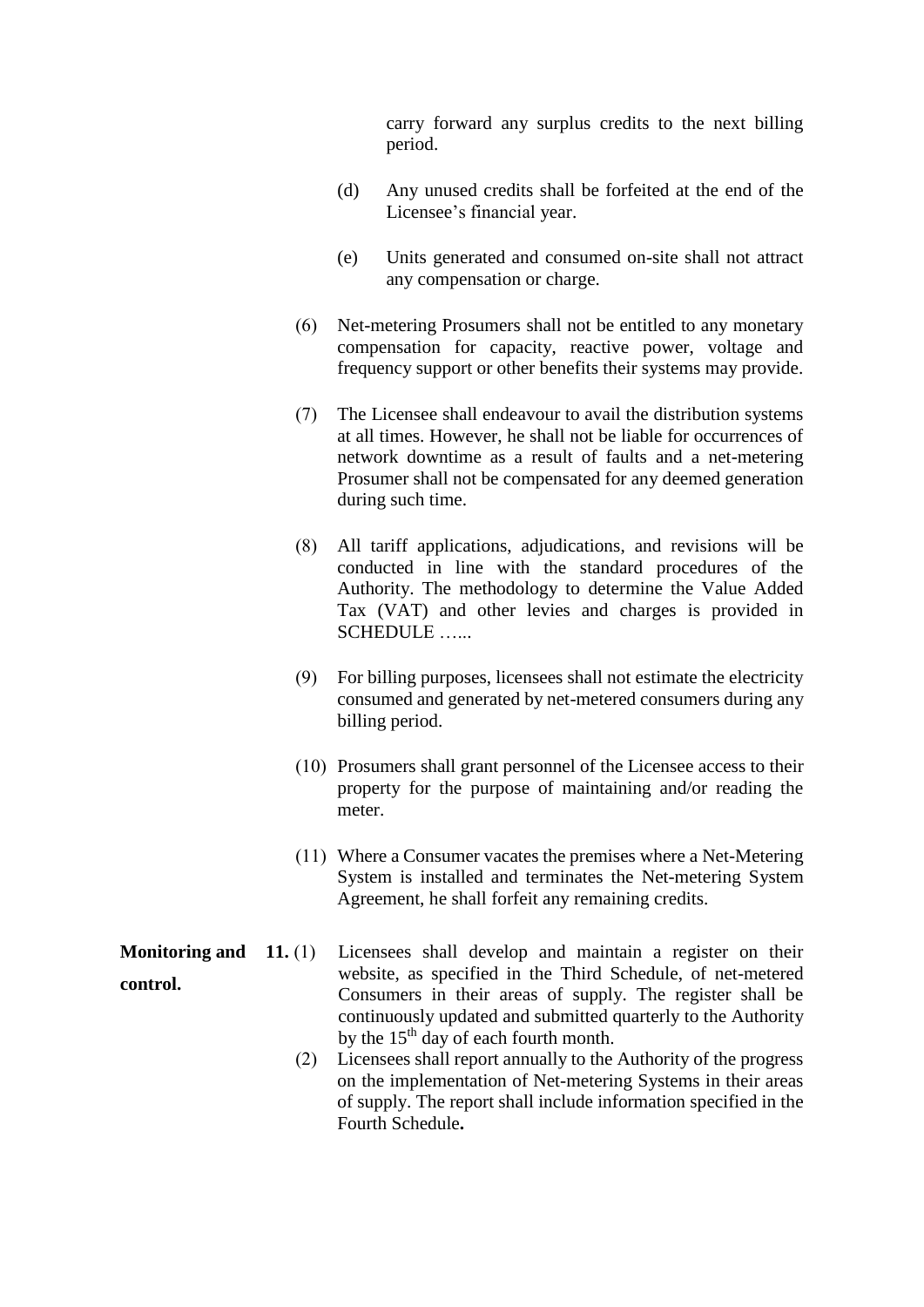**Carbon credits 12.** Ownership of any Carbon Credits accruing to the Consumer shall remain vested with him, unless otherwise specified by any other laws of Kenya.

**Compliance with other technical, legal and regulatory 13.** The operation of the Net-metering System shall comply with all other relevant technical, legal and regulatory requirements applicable in Kenya.

**requirements**

- **Penalties** 14. Any person who commits an offence under these regulations shall be liable to penalties in accordance with provision of section 168 of the Act.
- **Disputes and Appeals 15.** (1) Any complaints and/or disputes under these regulations shall be referred to the Authority for resolution in accordance with the Energy (Complaints and Disputes Resolution) Regulations 2012 or any replacement of the same.
	- (2) Any person who is dissatisfied or aggrieved by a decision of the Authority shall lodge an appeal with the Energy and Petroleum Tribunal.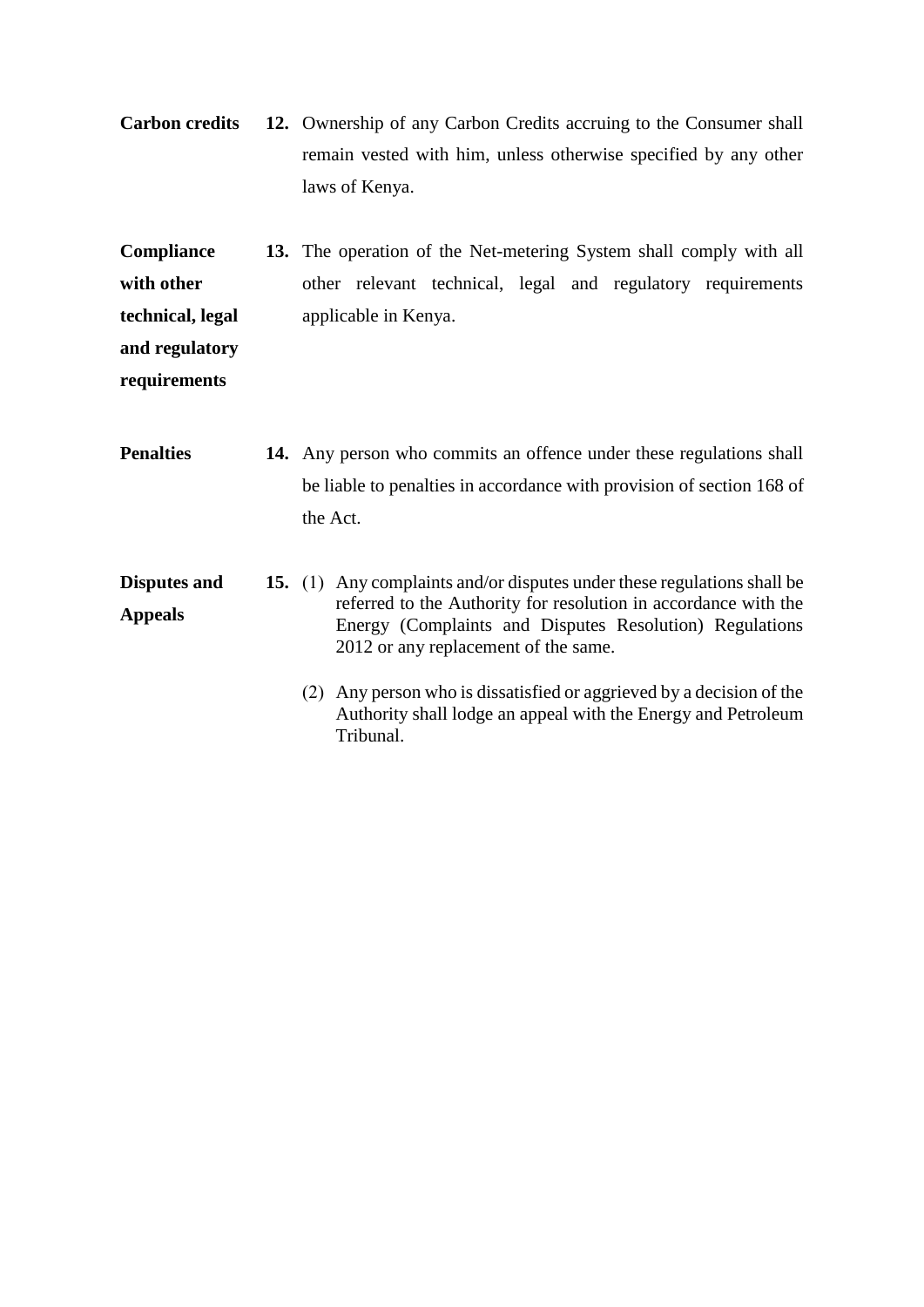# **FIRST SCHEDULE (r. 7 (2), 9(11)(c). ) NET-METERING APPLICATION FORM**

The Chief Executive Officer Distribution Licensee P.O. Box XXXX xyz I/We……………………………………………………………...................................hereby apply for net-metering agreement in accordance with **The Energy (Net-Metering) Regulations, 2022**

# **1.** Name of applicant

| . |  |  |
|---|--|--|

# **2.** Details of applicant :

|    |         | a.      | Kenya Revenue Authority Personal Identification                                                                          |
|----|---------|---------|--------------------------------------------------------------------------------------------------------------------------|
|    |         |         |                                                                                                                          |
|    |         | $C_{-}$ |                                                                                                                          |
|    |         | d.      |                                                                                                                          |
|    |         | e.      |                                                                                                                          |
|    |         | f.      |                                                                                                                          |
|    |         | g.      |                                                                                                                          |
|    |         | h.      |                                                                                                                          |
|    | 3. Peak |         |                                                                                                                          |
|    |         |         | Description (this should include the technology)                                                                         |
|    |         |         | (Insert additional lines as appropriate)                                                                                 |
| 5. |         |         | Give full details of proprietors or partners owning business or directors/shareholders of<br>the company, as applicable. |
|    |         |         |                                                                                                                          |
|    |         |         |                                                                                                                          |

 *(Insert additional lines as appropriate)*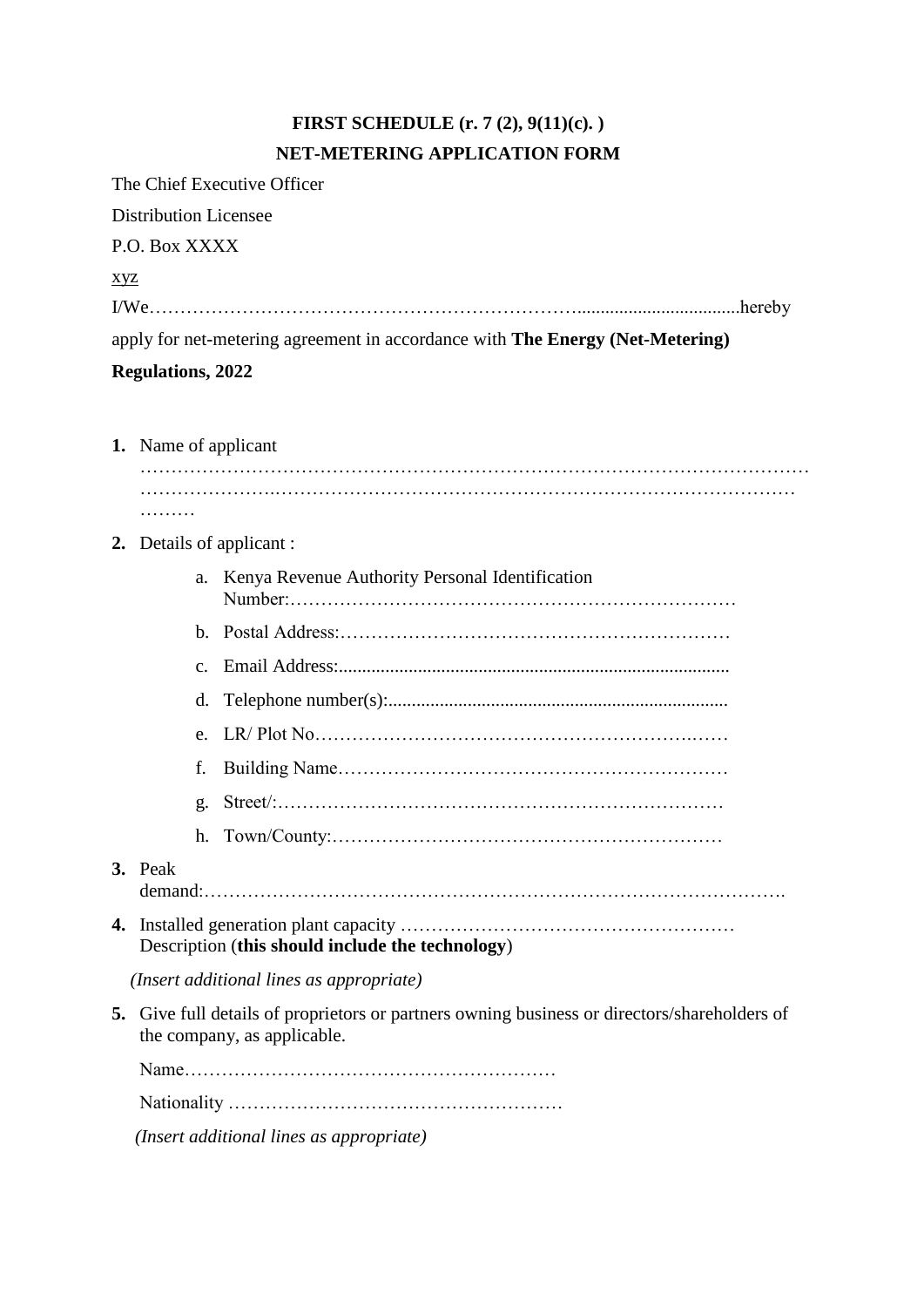- **6.** Applications are to be accompanied by certified copies of the following documents;
	- **(1)** For a juridical person;
		- a) Feasibility study report including but not limited to demand forecasts and historical load profiles.
		- b) Certificate of incorporation or registration, memorandum and articles of association where applicable.
		- c) A company registration form (CR12 for a Kenyan firm) or its equivalent.
		- d) Details of current directors or owners including a copy of their identification documents.
		- e) Lease Agreement or title deed for ownership of land where the installation is located.
		- f) PIN and VAT certificates, valid tax compliance certificate
	- **(2)** For a natural person:
		- a) Feasibility study report including but not limited to demand forecasts and historical load profiles.
		- b) Details of owners including a copy of their identification documents.
		- c) Lease Agreement or title deed for ownership of land where the installation is located.
		- d) PIN and valid tax compliance certificate.
		- e) VAT certificate where applicable.

|                   | 7. Have you applied for net metering in the past? Yes $\Box$ No $\Box$ If yes,                                                       |  |
|-------------------|--------------------------------------------------------------------------------------------------------------------------------------|--|
| i.                |                                                                                                                                      |  |
| $\overline{11}$ . |                                                                                                                                      |  |
| iii.              |                                                                                                                                      |  |
|                   | <b>8.</b> Has any previous application for such been rejected under these regulations? Yes $\Box$<br>$No\Box$ (If Yes, give details) |  |
|                   |                                                                                                                                      |  |
|                   | .<br><b>9.</b> Has any previous agreement been cancelled under these regulations? Yes $\Box$<br>$N0 \Box$ (If<br>Yes, give details)  |  |
|                   |                                                                                                                                      |  |
| .                 |                                                                                                                                      |  |

#### **DECLARATION**

I/We hereby, declare that the information provided in this application is true and accurate. I/We understand that it is an offence, under the Energy Act 2019.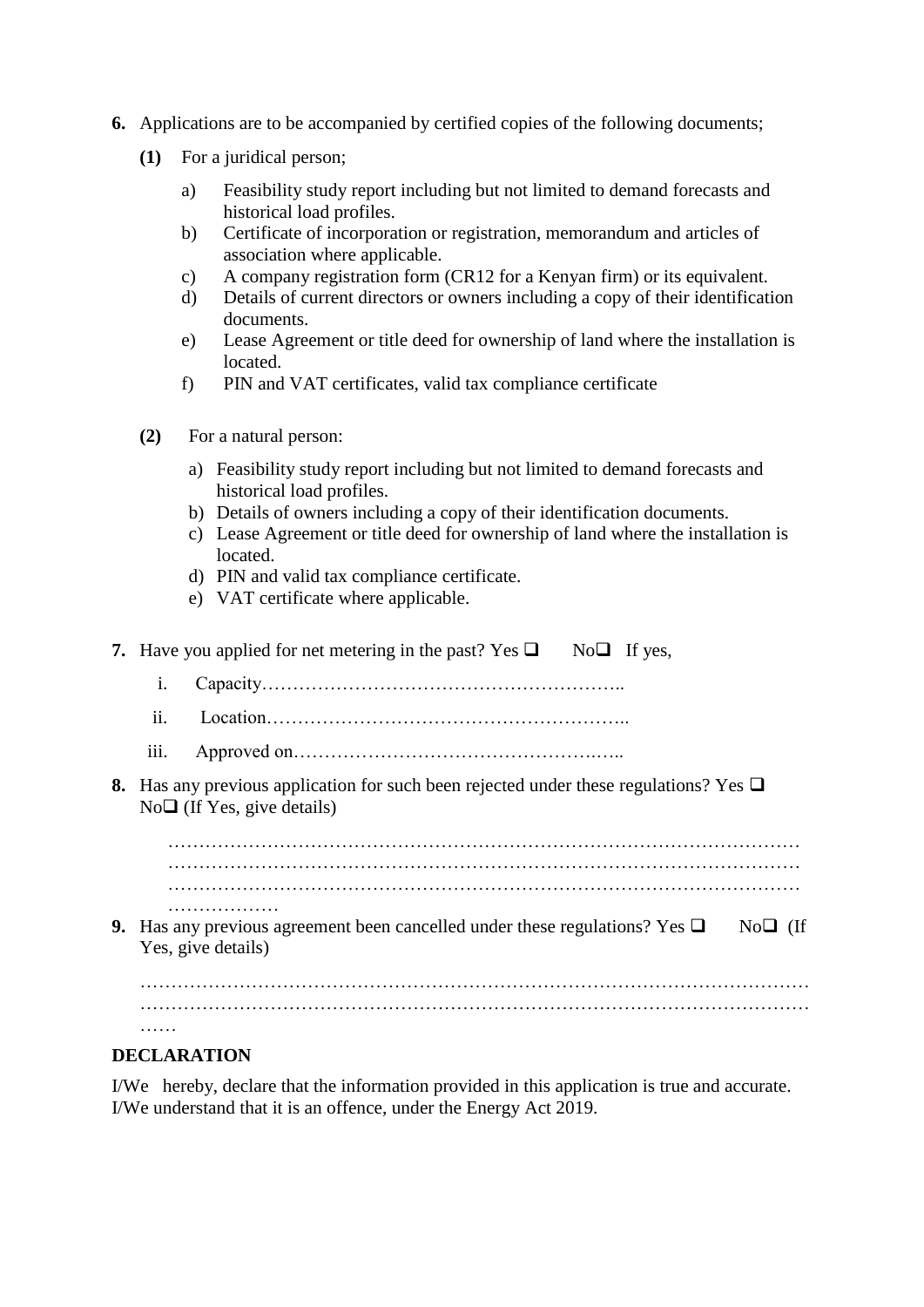I/We commit to abide by the Energy (Net-Metering) Regulations, 2020 and any rules and bylaws for the time being in force there under.

Signature of Applicant …………………… Date …………………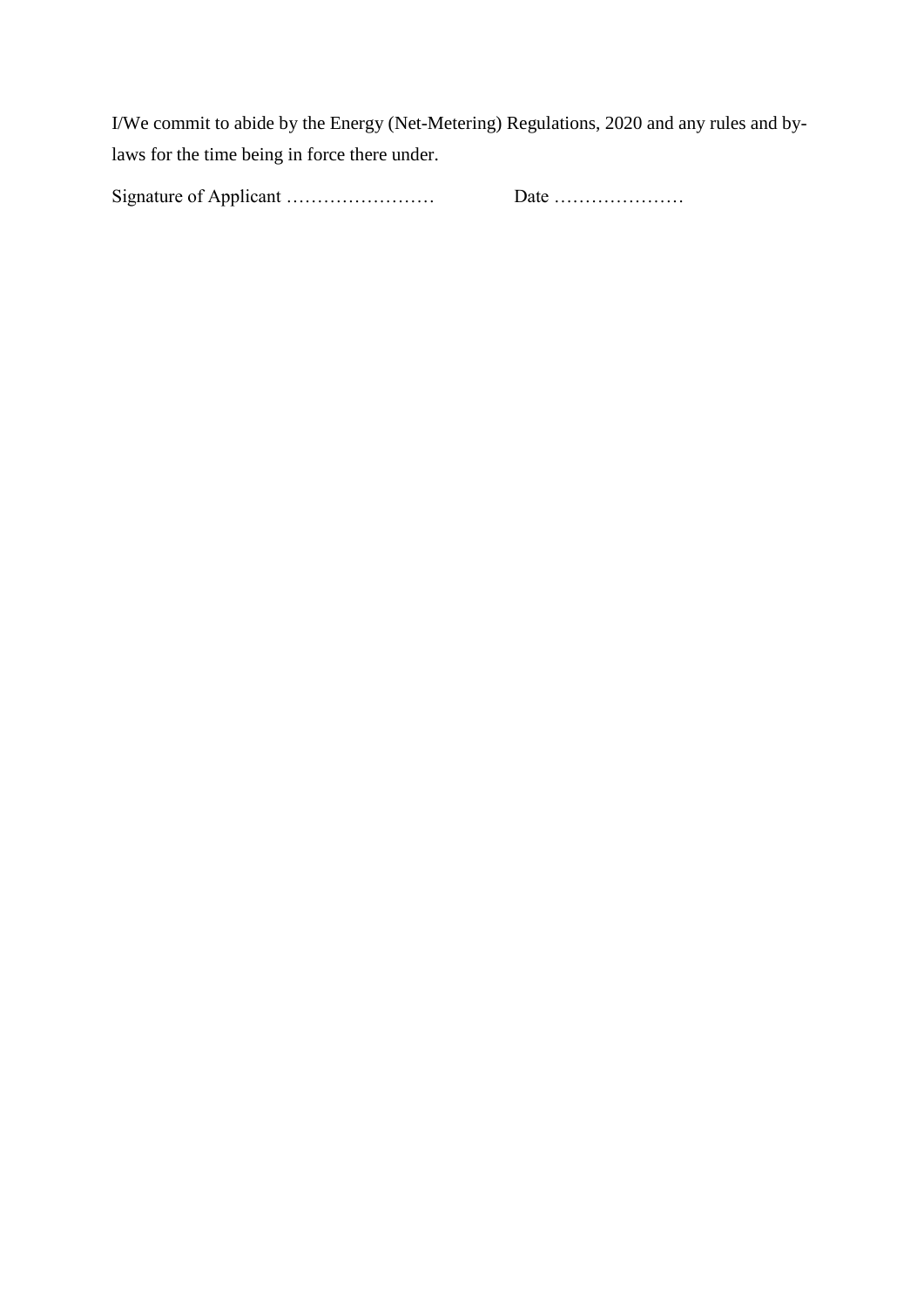# **SECOND SCHEDULE (r. 8(7), 9(11)(d) ) NET-METERING SYSTEM AGREEMENT**

This Agreement is made and entered into at (location) \_\_\_\_\_\_\_\_\_\_\_\_\_\_\_ on this (date)  $\frac{day \text{ of } (month)}{y \text{ on } (wall)}$ 

#### Between;

- A. The Prosumer (Name) \_\_\_\_\_\_\_\_\_\_\_\_\_\_\_ having premises at (address) \_\_\_\_\_\_\_\_\_\_\_\_ and Meter No. as the first Party; and
- B. The Licensee \_\_\_\_\_\_\_\_\_\_\_\_\_\_\_\_\_\_\_\_\_\_\_\_\_ and having its Registered Office at (address) \_\_\_\_\_\_\_\_\_\_\_\_\_\_\_\_\_\_\_\_\_\_\_\_\_\_\_\_\_\_\_\_\_\_\_\_\_\_\_\_\_\_\_\_as second Party of this Agreement;

Whereas, the Prosumer has applied to the Licensee for approval of a Net-Metering Arrangement under the provisions of the Energy (Net-metering) Regulations, 2020 herein after referred to as "Regulations" and subsequent amendments and sought its connectivity to the Licensee's Distribution Network;

And whereas, the Licensee has agreed to provide Network connectivity to the Prosumer for injection of electricity generated from its Renewable Energy Generating System herein after referred to as "System" of  $\qquad \qquad$  kilowatt; Both Parties hereby agree as follows:-

# **1. Eligibility:**

The System meets the applicable norms for being integrated into the Distribution Network, and that the Prosumer shall maintain the System accordingly for the duration of this Agreement.

# **2. Technical and Inter-Connection Requirements:**

- **a.** The metering arrangement and the inter-connection of the System with the Network of the Licensee shall be as per the provisions of the Regulations and the technical standards and norms specified therein.
- **b.** The Prosumer agrees, that he shall install, prior to connection of the System to the Network of the Licensee, an isolation device (both automatic and in built within inverter and external manual relays); and the Licensee shall have access to it if required for the repair and maintenance of the Distribution Network.
- **c.** The Licensee shall specify the interface/inter-connection point and metering point.
- **d.** The Prosumer shall furnish all relevant data, such as voltage, frequency, circuit breaker, isolator position in his System, as and when required by the Licensee.
- **e.** The Prosumer shall ensure that the System complies the provisions of the Energy Act or the Energy (Net-Metering) Regulations or any statutory modification or reenactment thereof or any other statutory provision relating to the production, supply and use of electricity.
- **f.** Without prejudice to any other provision in this agreement, the Licensee shall not be obligated to accept the exported energy if any of the following circumstances occurs:
	- i. for such periods and under such circumstances as the Licensee thinks fit having regard to public safety and private safety;
	- ii. any emergency condition occurs;
	- iii. the System delivers the exported energy which does not conform to the electrical characteristics consistent with prudent utility practices;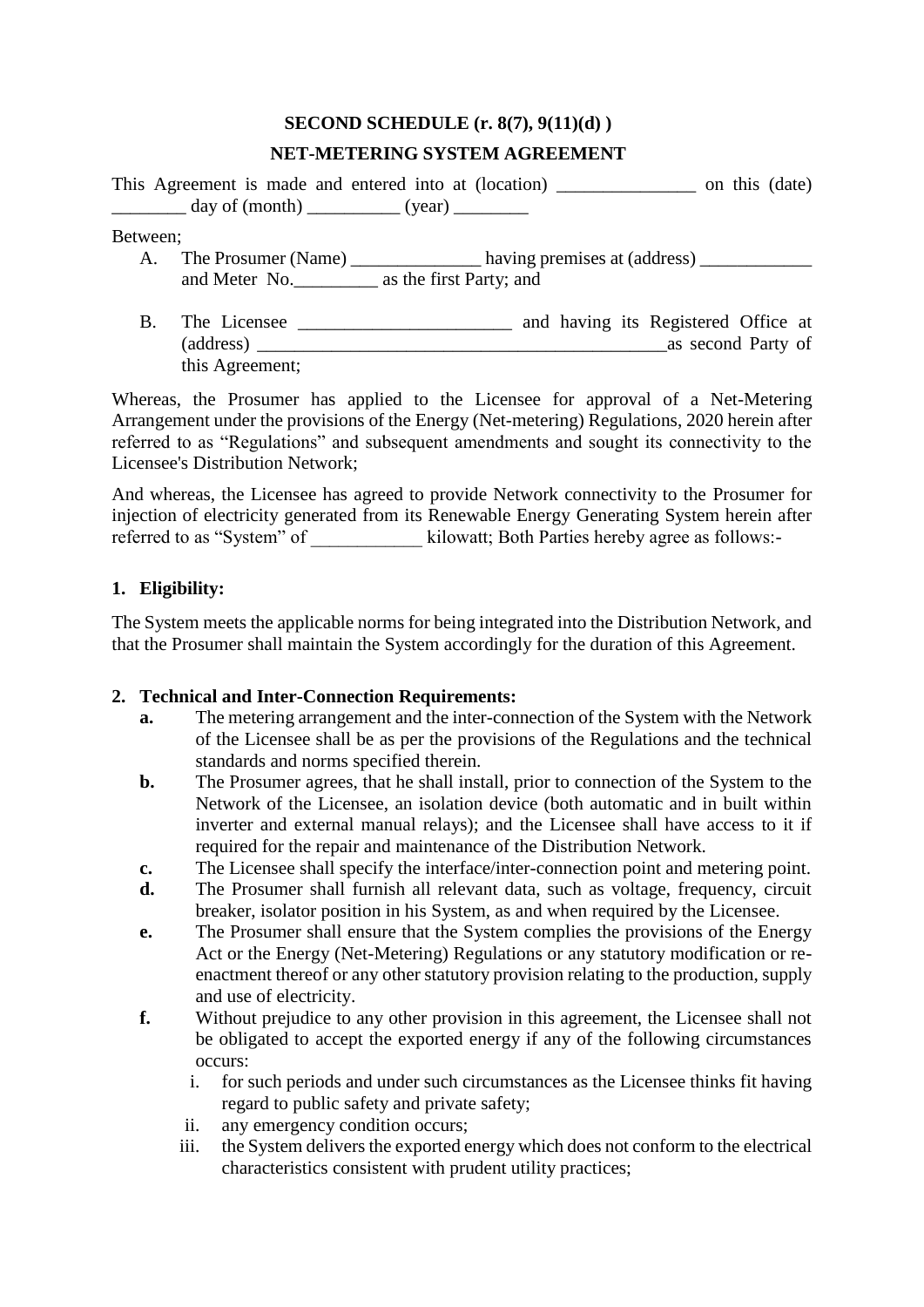- iv. maintenance of the System or the meters;
- v. the disconnection of the System from Licensee's Distribution Network due to the failure of the Prosumer to pay the any amount payable under this agreement; or
- vi. the Prosumer is in breach of the provisions of the Energy Act or the Energy (Net-Metering) Regulations or any statutory modification or re-enactment thereof or any other statutory provision relating to the production, supply and use of electricity.

### **3. Safety:**

- **a.** The equipment connected to the Licensee's Distribution System shall be compliant with relevant Kenyan Standards (KEBS) or applicable international standards as the case may be, and the installation of electrical equipment shall comply with the requirements specified by the Authority regarding safety and electricity supply.
- **b.** The design, installation, maintenance and operation of the System shall be undertaken in a manner conducive to the safety of the System as well as the Licensee's Network.
- **c.** If, at any time, the Licensee determines that the System is causing or may cause damage to and/or results in the Licensee's other consumers or its assets, the Prosumer shall disconnect the System from the distribution Network upon direction from the Licensee, and shall undertake corrective measures at his own expense prior to re-connection.
- **d.** The Licensee shall not be responsible for any accident resulting in injury to human beings or animals or damage to property that may occur due to back-feeding from the System when the grid supply is off. The Licensee may disconnect the installation at any time in the event of such exigencies to prevent such accidents.
- **e.** The Prosumer shall maintain at their own expense the System in good and substantial repair in order to keep it in good an operating condition (subject to fair wear and tear only) including replacement of worn, damaged and lost parts, and shall make good any damage or destruction to the System;
- **f.** The Prosumer shall not make any alteration to the System and shall not remove any existing component (or components) from the System without the prior written consent of the Licensee unless to comply with any mandatory modifications required by law or any regulatory authority.

# **4. Other Clearances and Approvals:**

- a. The Prosumer shall obtain any statutory approvals and clearances that may be required, such as from the Authority and all other relevant statutory agencies, before connecting the System to the distribution Network.
- b. If the Prosumer is occupying the premises where the System is situated under the terms of a lease, sub-lease or a licence, then the Prosumer shall obtain the prior written consent of the registered proprietor of the premises or any other person as required by the terms of the lease, sub-lease or licence for the installation and commissioning of the System.

# **5. Period of Agreement, and Termination:**

This Agreement shall be for a period for 10 years, but may be terminated prematurely:

**a.** By mutual consent; or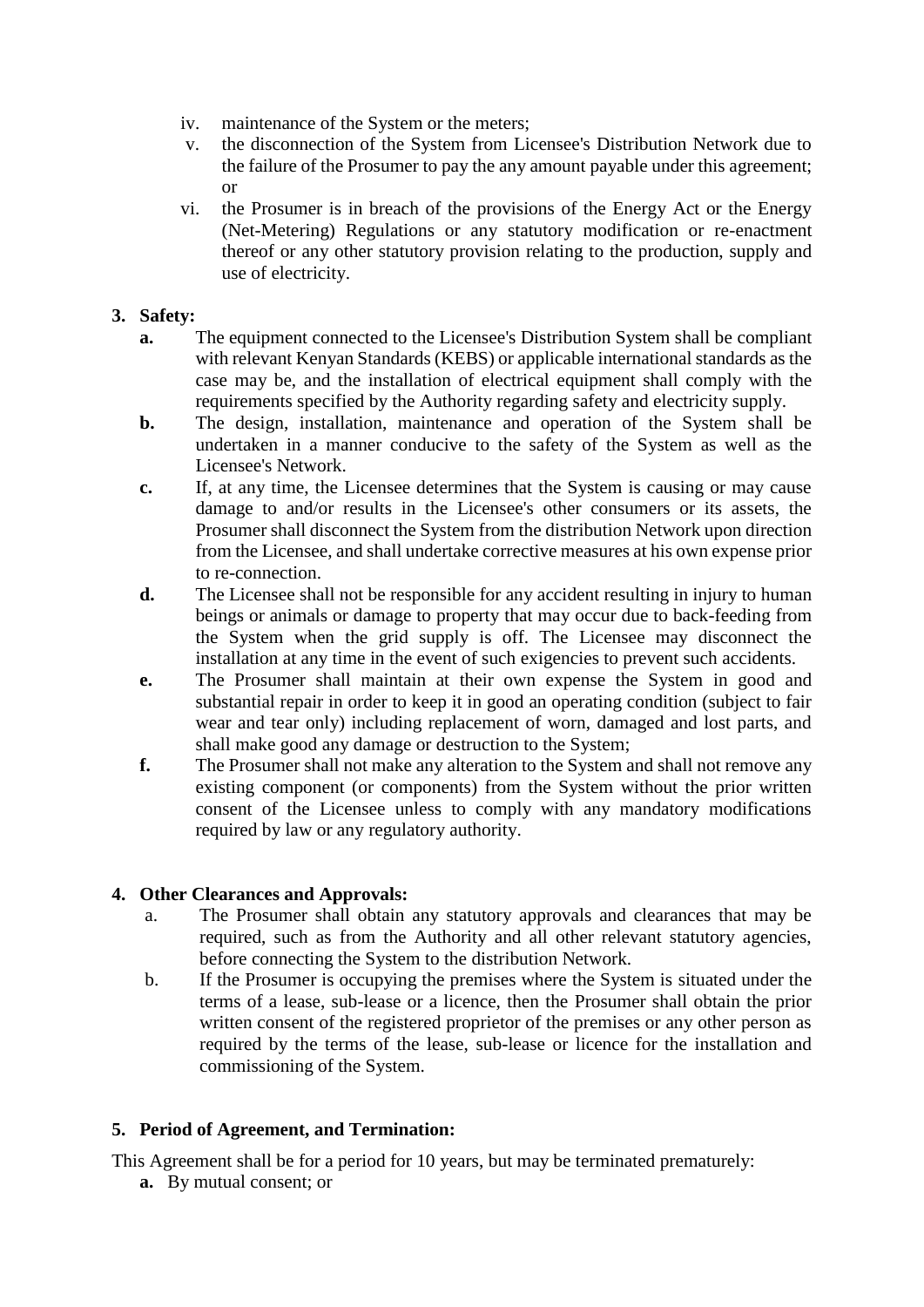- **b.** By the Prosumer by giving 30 days' notice to the Licensee;
- **c.** By the Licensee, by giving 30 days' notice, if the Prosumer breaches any terms of this Agreement or the provisions of the Regulations and does not remedy such breach within 30 days, or such other reasonable period as may be provided, of receiving notice of such breach, or for any other valid reason communicated by the Licensee in writing.
- **d.** Upon the occurrence of an event of default. For purposes of this agreement, an event of default shall occur upon the following:
	- **i.** the Prosumer is liquidated or wound up or passes a resolution for voluntary winding up (otherwise than for a bona fide reconstruction or amalgamation) or if similar or analogous proceedings are instituted against or taken by that party; or
	- **i.** the Prosumer shall have a receiver or an administrative receiver appointed in respect of all or any part of their assets or if similar or analogous proceedings are instituted against the assets of that party; or
	- **ii.** the Prosumer enters into an arrangement for the benefit of their creditors; or
	- **iii.** the Prosumer stops commits an act of insolvency; or
	- **iv.** the Prosumer dies; or
	- **v.** any warranty, representation or covenant made by the Prosumer in this agreement is false or inaccurate in any material respect; or
	- **vi.** the electricity supply contract by the Licensee is terminated; or
	- **vii.** the Prosumer vacates the premises and is no longer in control or possession of the premises.

#### **6. Access and Disconnection:**

- **a.** The Prosumer shall provide access to the Licensee to the metering equipment and disconnecting devices of the System, both automatic and manual.
- **b.** If, in an emergent or outage situation, the Licensee cannot access the disconnecting devices of the System, both automatic and manual, it may disconnect power supply to the premises.
- **c.** Upon termination of this Agreement under Clause 5, the Prosumer shall disconnect the System forthwith from the Network of the Licensee.

#### **7. Warranties and representations**

The Prosumer warrants and represents that:

- **a.** the System shall substantially conform to its specification (as made available by the Licensee), be of satisfactory quality and fit for purpose and the System's generation capacity shall not exceed 1MW; and
- **b.** they are in possession and control of the premises where the System is situate.

# **8. Liabilities:**

- **a.** The Parties shall indemnify each other for damages or adverse effects of either Party's negligence or misconduct during the installation of the System, connectivity with the distribution Network and operation of the System.
- **b.** The Parties shall not be liable to each other for any loss of profits or revenues, business interruption losses, loss of contract or goodwill, or for indirect, consequential, incidental or special damages including, but not limited to, punitive or exemplary damages, whether any of these liabilities, losses or damages arise in contract, or otherwise.

# **9. Commercial Settlement:**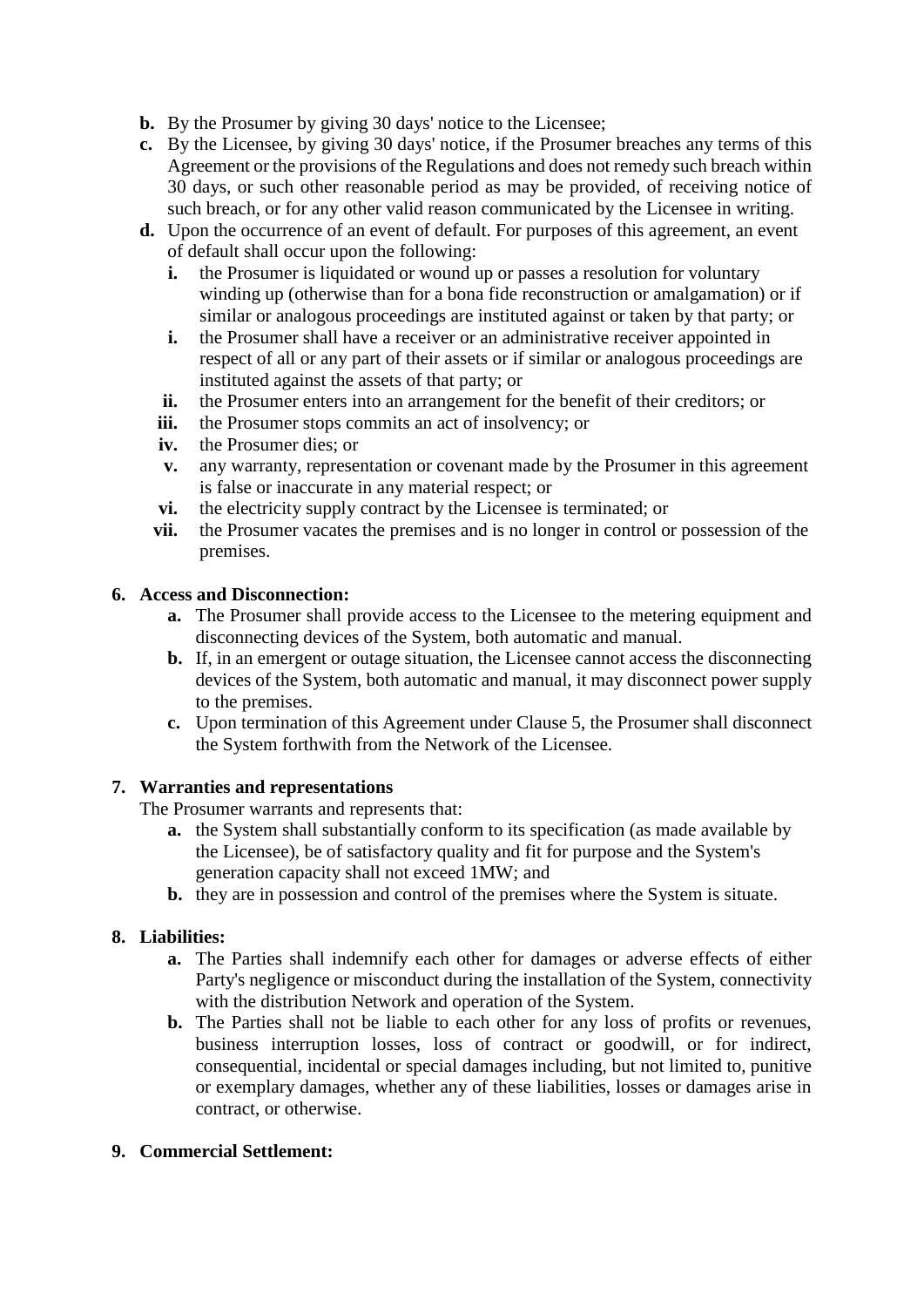- **a.** The commercial settlements under this Agreement shall be in accordance with the relevant provisions in the Regulations.
- **b.** The Licensee shall not be liable to compensate the Prosumer if his System is unable to inject surplus power generated into the Licensee's Network on account of failure of power supply in the grid/Network.
- **c.** The existing metering System, if not in accordance with the Regulations, shall be replaced as per the requirements in the Regulations..
- **d.** The uni-directional and bi-directional or pair of meters shall be fixed in separate meter boxes in the same proximity.
- **e.** The Licensee shall issue monthly electricity bill for the net metered energy on the scheduled date of meter reading. If the exported energy exceeds the imported energy, the Licensee shall show the net energy exported as credited Units of electricity as specified in the Regulations. If the exported energy is less than the imported energy, the Prosumer shall pay the Licensee for the net energy imported at the prevailing tariff approved by Authority for the prosumer category to which he belongs.

#### **10. Connection Costs:**

The Prosumer shall bear all costs related to the setting up of the System and as guided by the Regulations.

#### **11. Dispute Resolution:**

- **a.** Any dispute arising under this Agreement shall be resolved promptly, in good faith and in an equitable manner by both Parties.
- **b.** The aggrieved party shall have recourse to the Authority as per the provisions of the Regulations.

#### **12. Service of notices**

- **a.** All notices to be given in terms of this agreement will be given in writing and will be delivered by hand or registered post to their postal address in first page of this agreement.
- **b.** if delivered by hand during business hours, be presumed to have been received on the date of delivery. Any notice delivered after business hours or on a day which is not a business day will be presumed to have been received on the following business day.
- **c.** If sent by registered post, be presumed to have been received five (5) days after posting.
- **d.** Notwithstanding the above, any notice given in writing, and actually received by the party to whom the notice is addressed, will be deemed to have been properly given and received, notwithstanding that such notice has not been given in accordance with this clause.

#### **13. General Provisions**

**a.** Waiver:

No failure or delay to exercise any power, right or remedy by either party shall operate as a waiver of that right, power or remedy and no single or partial exercise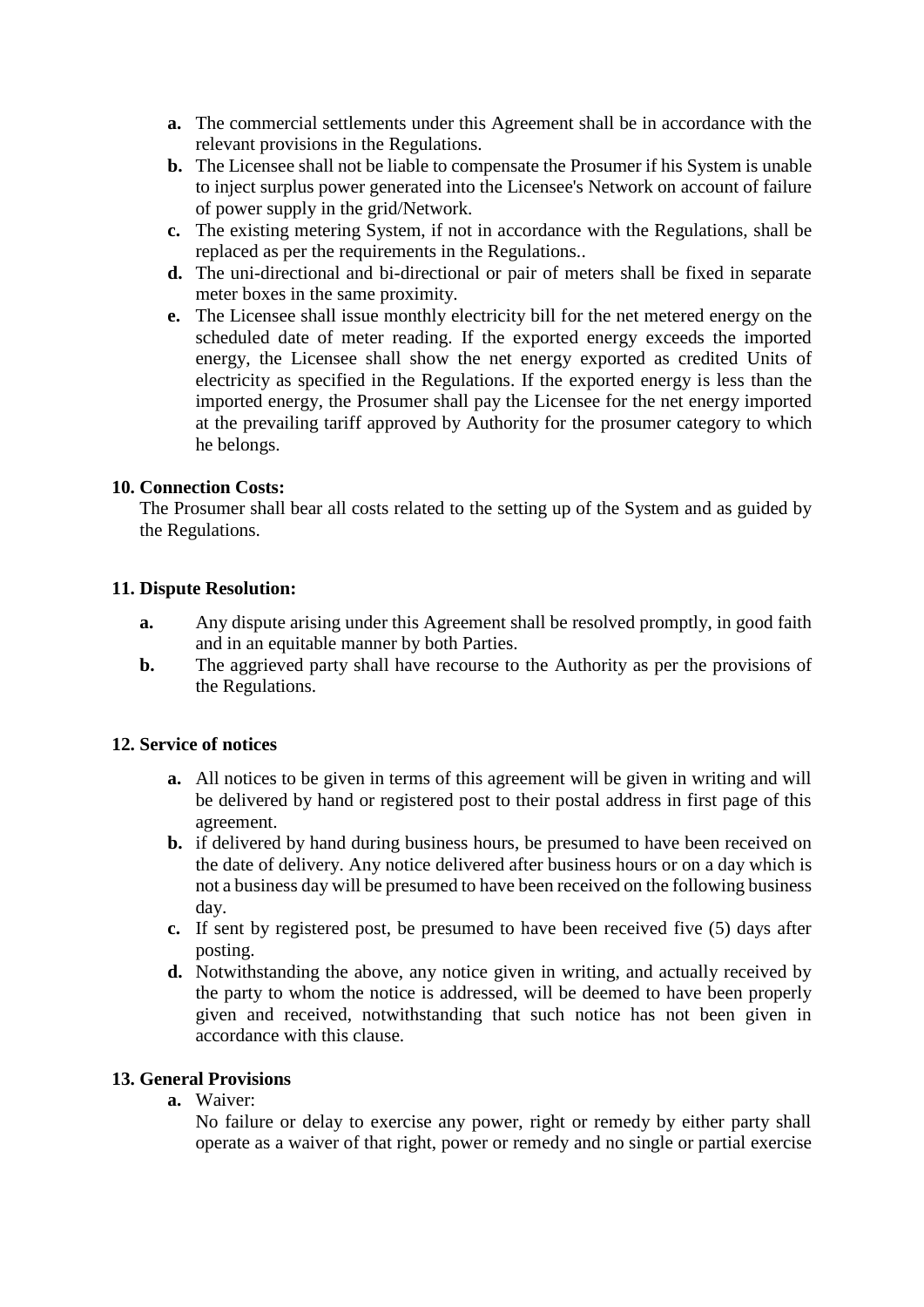by that party of any right, power or remedy shall preclude its further exercise or the exercise of any other right, power or remedy.

**b.** Variations to be in Writing:

No addition to or variation, deletion, or agreed cancellation of all or any clauses or provisions of the agreement will be of any force or effect unless in writing and signed by the parties.

**c.** Severability of provisions:

Each of the provisions of the agreement is severable and distinct from the others and, if at any time one or more of these provisions is or becomes invalid, illegal or unenforceable, the validity, legality and enforceability of the remaining provisions shall not in any way be affected or impaired.

**d.** Taxes:

The Prosumer shall be responsible for all present and future taxes, duties, levies and other similar charges including any related interest and penalties, however designated, arising out or imposed by law in connection with the operation of the System.

| Sign. $\dots \dots \dots \dots \dots \dots \dots \dots \dots$ |                               |
|---------------------------------------------------------------|-------------------------------|
| for and on behalf of Prosumer                                 | for and on behalf of Licensee |
|                                                               |                               |
|                                                               | Witness 2:                    |